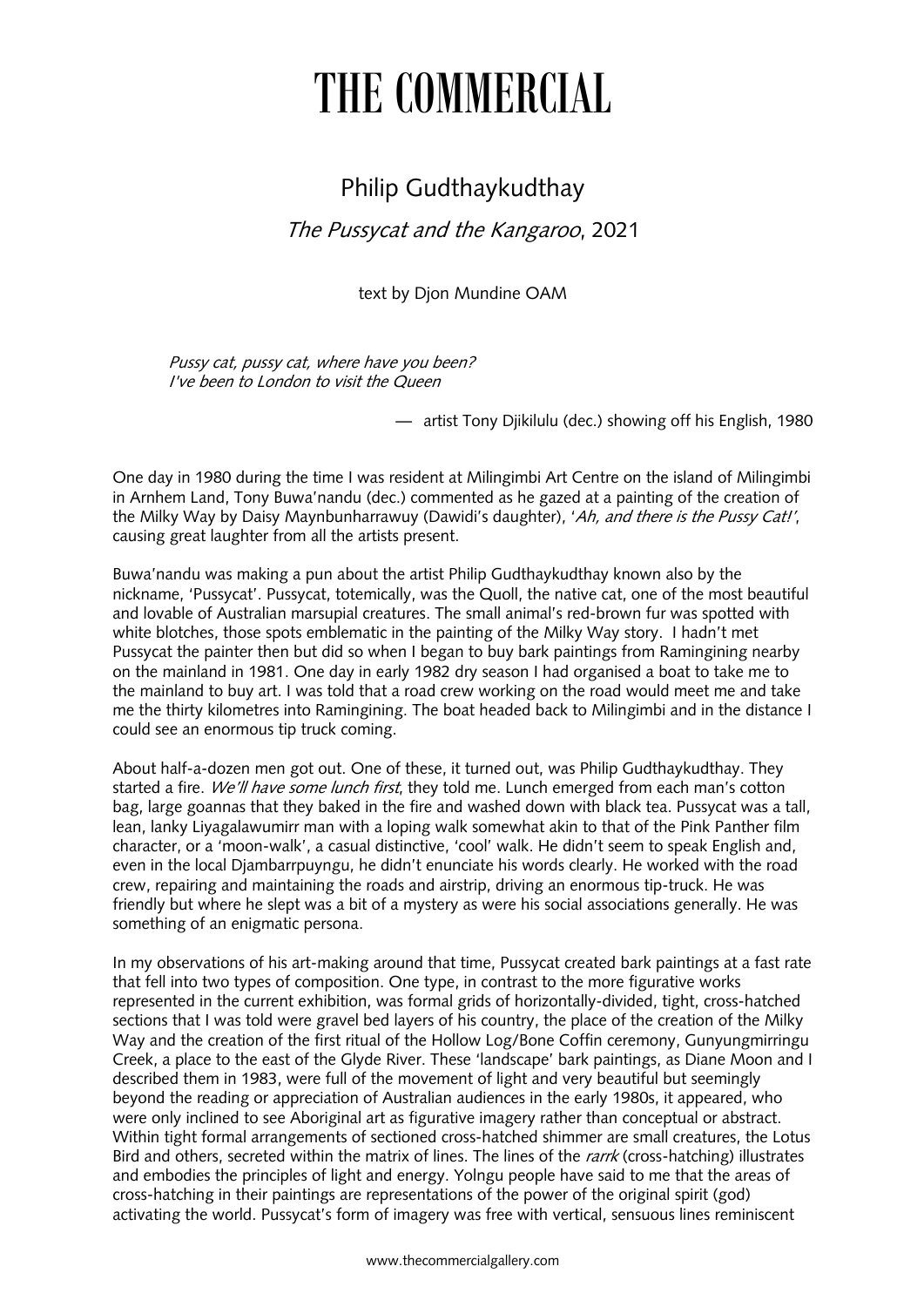## THE COMMERCIAL

of the strands of segmented starchy tuber (Munyigany) that grows in damp swampy environments in central Arnhem Land around the Glyde River catchment and estuary.

Pussycat was unmarried and, as I was informed, had become an orphan as a child but was adopted, mentored by Jack Manbararra, a Wolkpuy-Murrungun man, whose land bordered both sides of the Glyde River. Manbararra and family lived next door to me in 1983 and so I spent time with the family and Pussycat. The land the town of Ramingining is built on was created by a number of Wanggarr (creative spirits): the Black-headed Python Rainbow Serpent spirit, Garrkman the burrowing frog and Garrtjambal the Kangaroo. The name 'Ramingining' comes from the word 'Raman', the white fur on the chest of the Kangaroo.

Pussycat was tall, lanky and moved slowly. For all appearances, he moved like the Pink Panther and was loved by all. Despite these outward characteristics, Pussycat's paintings were loaded with energetic movement, tonal variations and real life. They are his mother's and his father's dreaming, the latter being the creation of the world (the two Wagilag Sisters who set up the malk-skin system of social interaction), of contemporary ceremonial life happening right now (the 'Gunapipi ceremony' which took place recently in Ramingining, climaxed 22 August) as well as contemporary dream-revelations. The painting of the Marradjirri string pole came from a dream of one living brother of his deceased brother, a mural version of this story was painted in 1988/9 in the Darwin Performing Arts Centre, commissioned by the Holmes à Court Collection - artists Paddy Dhathanggu, Andrew Marrgululu, Djon Mundine, Lin Onus, and Chips Mackinolty). Other stories include the present environmental struggle - survival of Frogs who sing for the rains to come - and of the major totems of the Ramingining area from Philip's mother.

Compositionally, we see the two Wagilag Sisters, either together or singularly, facing the viewer framed by the Wititj, the Olive Python spirit who brings the 'real' rains of the full monsoon wet season, and swirls around the female human figures. Water goannas, frogs and other beings associated with the monsoon 'wet season' float within the frame. At the climax of this story all the Rainbow Serpents stand up on their tails with their heads in the clouds and in talking to each other realise that they are of different skin social designations and set the rules of interaction, reciprocity and responsibility. At the end of this discourse, Wititj, the Olive Python, fell to earth and marked the ground with an elongated triangular pattern where his tail struck the ground.

In 1991, I travelled with Pussycat to his solo exhibition in Sydney at Roslyn Oxley9 Gallery where he created a low-relief sand sculpture in the gallery. It was a very powerful artwork, but I had the feeling that Australian art audiences were still stricken by 'cultural cringe' and failed to adequately read the work. Philip was a confident and great travelling companion and, like many other artists, he really settled into the comforts and hospitality of the Regents Court Hotel in Kings Cross and its rooftop garden.

Philip's mother's stories and imagery are of two Kangaroo spirits who were chased from the East by two dingo spirits and came up to where the present-day town of Ramingining is. On the way, they ran into a web of the spider spirit that threw out a bigger and bigger web that caught their tails and marked them with the triangular rain cloud design. The web became a large cloud that rose into the sky bringing the first rain of the wet season.

The Kangaroos escaped and near Ramingining dug a hole, a soak. That water flowed out from forming the Ramingining creek. The Kangaroo spirit then 'exploded' and became the land itself. There is a small rock the size of a loaf of bread that is the central spirit of the Kangaroo, nearby is a ravine formed by the tail and Dhungundha, a nearby hill, is the head of the Kangaroo.

Ramingining, from an etymological perspective, should really be spelt with an 'a' - 'Ramangining' as it is the land that is the Raman, the white fur of the chest of the Kangaroo. Philip's paintings of Garrtjambal Kangaroos are monumentally powerful as either whirling creative spirit-beings,